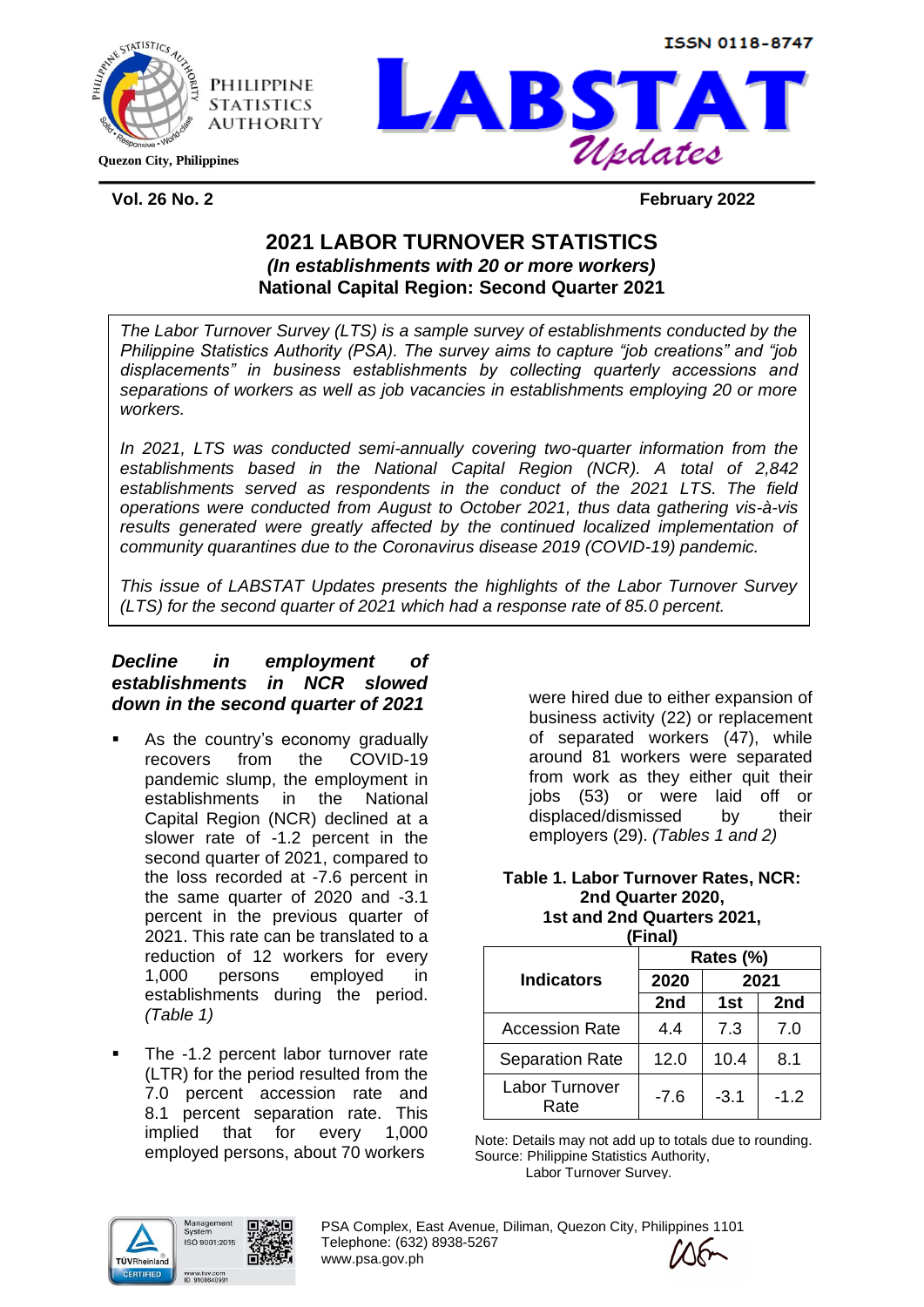### *Eleven out of eighteen subsectors posted employment declines*

During the second quarter of 2021, the industry and services sectors recorded employment declines while only the agriculture, forestry, and fishing sector posted employment increment at 1.4 percent.



**Accession Separation Labor Turnover** 

Note: Figures are in percent. Source: Philippine Statistics Authority, Labor Turnover Survey.

.

- The employment reduction of -1.9 percent in the industry sector can be attributed to the negative growths in construction (-2.3%) and manufacturing (-2.2%) negating the employment gains in electricity, gas, steam, and air conditioning supply (2.2%); water supply; sewerage waste management and remediation activities (2.0%); and mining and quarrying (1.1%). *(Figure 1 and Table 2)*
- The services sector also experienced employment loss as 9 out of 12 subsectors contributed to the decline which was driven by the reduction of workers in private education at -6.9 percent. This was followed by accommodation and food service activities (-2.3%); other service activities (-1.6%); and arts, entertainment, and recreation (-1.5%). *(Table 2)*

## *Reasons for separation of employees*

The main reason for separations initiated by employers was due to business condition (57.8%). This is mainly comprised of layoffs due to project completion/end of contract at 36.9 percent and retrenchment and downsizing at 16.9 percent. *(Figure 2 and Table 5)*

#### **Figure 2. Percent Distribution of Separated Employees by Reason for Layoff/Dismissal, NCR: 2nd Quarter 2021 (Final)**



Source: Philippine Statistics Authority, Labor Turnover Survey.

- Likewise, around 24.4 percent of workers were laid-off due to management prerogative towards disciplinary action. The following were the behavior of workers that led to termination: absence without leave (AWOL) (15.2%), serious misconduct or willful disobedience (5.0%), gross and habitual neglect of duties (1.4%), fraud or willful breach of trust (0.5%), commission of crime or offense (0.3%) while the remaining 2.0 percent cited other reasons.
- Other reasons for termination included failure rating on performance (7.3%); health reasons (6.8%); and failure to meet agency /establishment's standards (3.6%). *(Table 5)*
- Meanwhile, about 84.7 percent of employed persons who quit their jobs voluntarily resigned due to the following reasons: a) personal issues (39.9%); b) hired by another

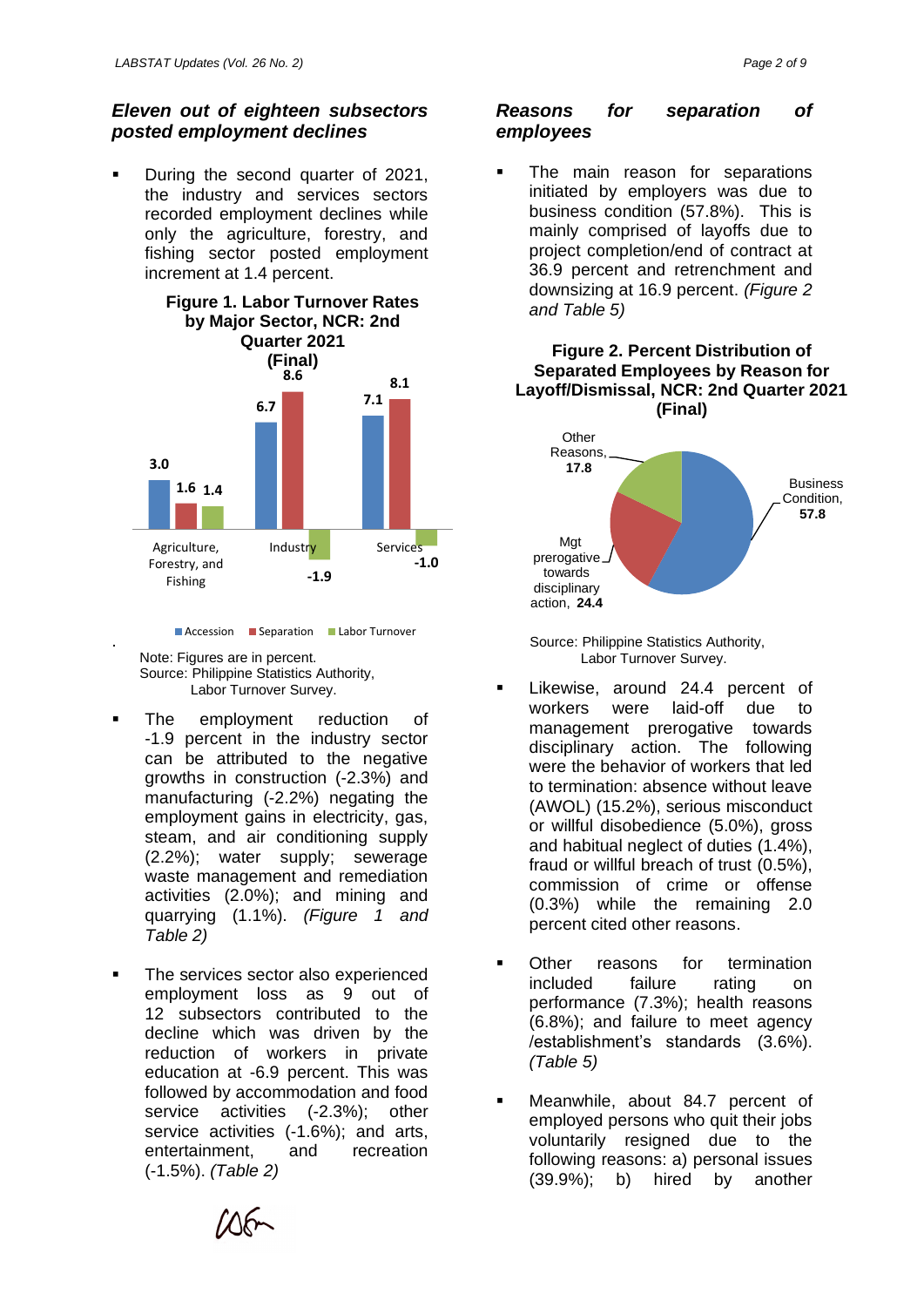company (26.0%); and c) family considerations (8.9%).

■ Other reasons cited for those who quitted their jobs were due to AWOL (13.0%) and early retirement (2.3%). *(Table 6)*

# *Job Vacancies*

## *About three of every ten vacancies are in the administrative and support service activities subindustry*

- In the second quarter of 2021, a total of 52,143 unfilled positions in various industries and occupational groups were available.
- By sector, services comprised the bulk of vacancies at 83.9 percent share followed by industry at 16.0 percent, and agriculture, forestry, and fishing at a very small 0.1 percent. *(Table 3)*
- Across subsectors, administrative and support service activities accounted for about 29.2 percent, followed by information and communication at 11.7 percent. Ranked next were wholesale and retail trade; repair of motor vehicles, motorcycles (11.0%); and construction (10.8%). The rest of the industries had shares of less than 10.0 percent each. (*Figure 3 and Table 3)*

### **Figure 3. Top 5 Industries with Vacancies, NCR: 2nd Quarter 2021 (Final)**



Note: Figures are in percent. Source: Philippine Statistics Authority, Labor Turnover Survey.

- By major occupation groups, the demand for professionals accounted for the highest share at 25.4 percent to total vacancies within the period.
- This was closely followed by technicians and associate professionals which registered 21.2 percent of the unfilled positions. Available job opportunities were those on clerical support workers (19.5%), craft and related trades workers (11.0%), service and sales workers (9.1%) and managers (8.7%). *(Figure 4 and Table 4)*

#### **Figure 4. Percent Distribution of Job Vacancies by Major Occupation Group, NCR: 2nd Quarter 2021 (Final)**



Source: Philippine Statistics Authority, Labor Turnover Survey.

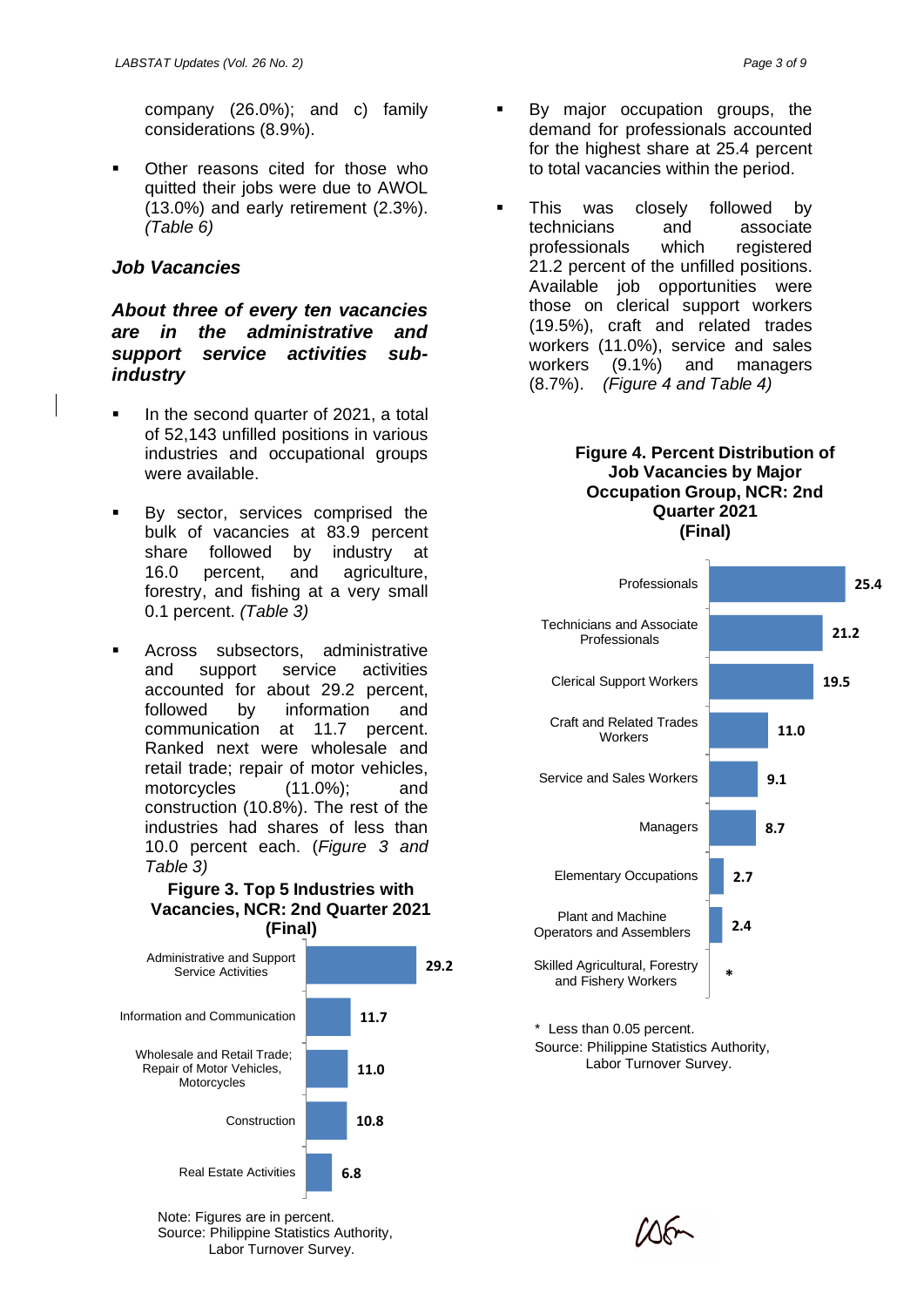#### **Definition of Terms:**

*Accessions (New Hires) - refer to permanent or temporary additions to employment in the establishment due to 1) expansion of business activity and 2) replacement of separated workers, and employment resulting from changes in methods/technology of production or service.*

*Separations - refer to terminations of employment due to (a) layoffs or terminations initiated by the employers due to economic reasons (e.g., lack of market, financial losses, reorganization, end of contract) and non-economic reasons (e.g., gross negligence, AWOL, failure rating on performance, health reasons) and (b) quits or termination initiated by the employees (e.g., resignations due to being hired by another company, to work abroad).*

*Labor Turnover – refers to changes in the employment of an establishment resulting from accessions and separations of workers.*

*Existing Job Vacancies – defined as a paid post that is newly created, unoccupied, or unfilled job openings at the end of the quarter which are immediately available for employment, and for which active recruitment steps are being undertaken.*

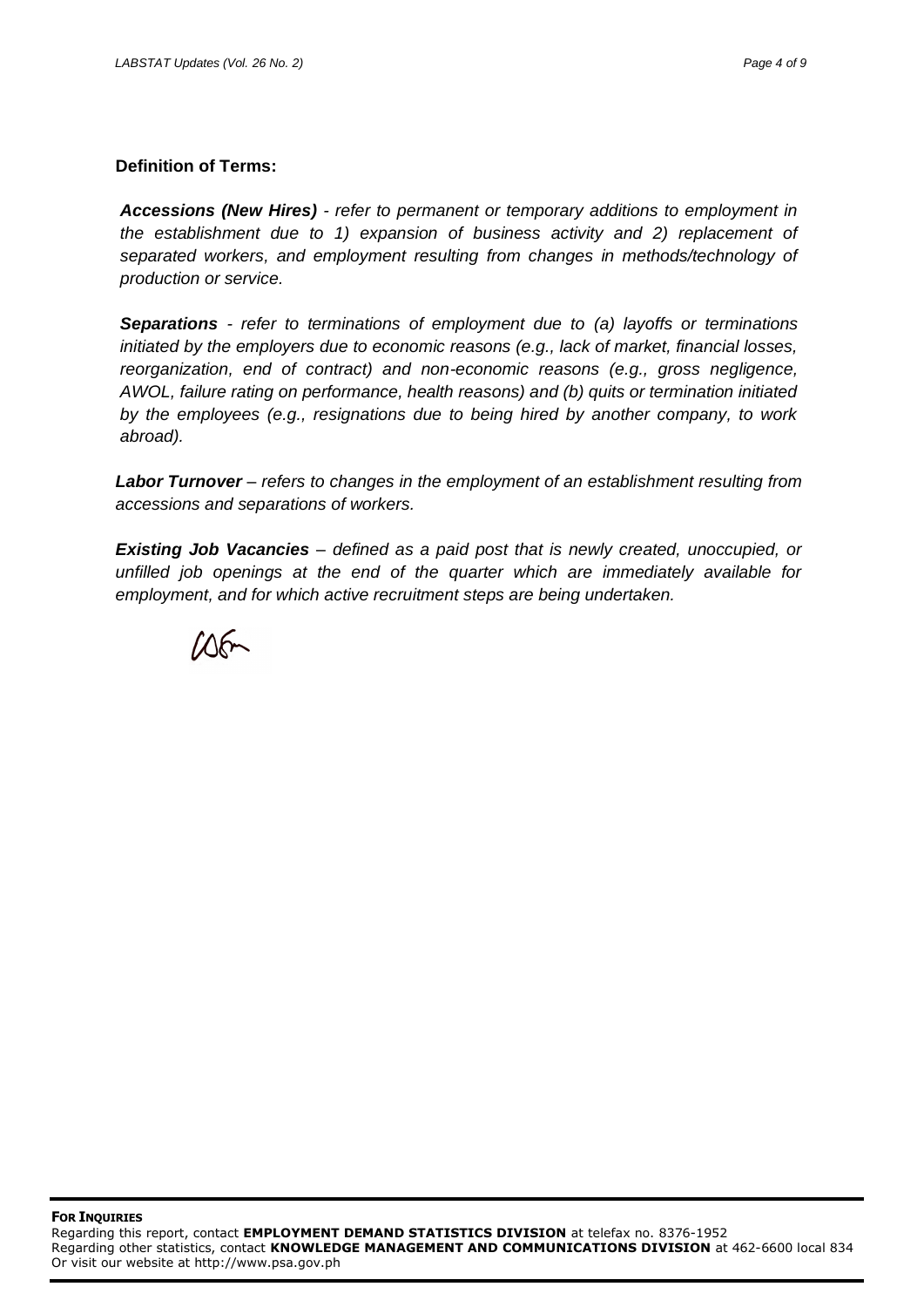| Industry                                              | <b>Total</b> |                   |                          | <b>Accession</b> |             | <b>Separation</b>      |                        |
|-------------------------------------------------------|--------------|-------------------|--------------------------|------------------|-------------|------------------------|------------------------|
|                                                       | Accession    | <b>Separation</b> | Labor<br><b>Turnover</b> | <b>Expansion</b> | Replacement | Employer-<br>Initiated | Employee-<br>Initiated |
| <b>Total</b>                                          | 7.0          | 8.1               | $-1.2$                   | 2.2              | 4.7         | 2.9                    | 5.3                    |
| <b>Agriculture, Forestry, and Fishing</b>             | 3.0          | 1.6               | 1.4                      | 1.6              | 1.4         | 0.7                    | 0.9                    |
| <b>Industry</b>                                       | 6.7          | 8.6               | $-1.9$                   | 2.3              | 4.4         | 5.8                    | 2.8                    |
| Mining and Quarrying                                  | 2.8          | 1.6               | 1.1                      | 1.3              | 1.5         | 0.4                    | 1.3                    |
| Manufacturing                                         | 3.6          | 5.8               | $-2.2$                   | 1.0              | 2.6         | 2.7                    | 3.1                    |
| Electricity, Gas, Steam and Air Conditioning Supply   | 10.3         | 8.1               | 2.2                      | 3.6              | 6.7         | 7.4                    | 0.7                    |
| Water Supply; Sewerage Waste Management and           |              |                   |                          |                  |             |                        |                        |
| <b>Remediation Activities</b>                         | 4.1          | 2.2               | 2.0                      | 0.6              | 3.5         | 0.2                    | 1.9                    |
| Construction                                          | 9.1          | 11.4              | $-2.3$                   | 3.4              | 5.7         | 8.7                    | 2.8                    |
| <b>Services</b>                                       | 7.1          | 8.1               | $-1.0$                   | 2.2              | 4.9         | 2.1                    | 6.0                    |
| Wholesale and Retail Trade; Repair of Motor Vehicles, |              |                   |                          |                  |             |                        |                        |
| Motorcycles                                           | 4.5          | 5.2               | $-0.6$                   | 1.2              | 3.3         | 1.5                    | 3.7                    |
| <b>Transportation and Storage</b>                     | 3.8          | 5.0               | $-1.2$                   | 1.4              | 2.5         | 2.0                    | 3.0                    |
| Accommodation and Food Service Activities             | 3.4          | 5.7               | $-2.3$                   | 0.7              | 2.7         | 2.0                    | 3.7                    |
| Information and Communication                         | 7.5          | 6.4               | 1.1                      | 3.8              | 3.7         | 1.4                    | 5.0                    |
| <b>Financial and Insurance Activities</b>             | 3.6          | 3.0               | 0.6                      | 1.2              | 2.4         | 0.5                    | 2.5                    |
| <b>Real Estate Activities</b>                         | 3.7          | 4.7               | $-1.0$                   | 0.9              | 2.8         | 0.5                    | 4.2                    |
| Professional, Scientific and Technical Activities     | 5.9          | 4.7               | 1.2                      | 2.7              | 3.2         | 0.5                    | 4.2                    |
| Administrative and Support Service Activities         | 10.6         | 12.0              | $-1.3$                   | 3.1              | 7.5         | 2.9                    | 9.1                    |
| Education                                             | 2.2          | 9.1               | $-6.9$                   | 0.6              | 1.7         | 5.6                    | 3.5                    |
| Human Health and Social Work Activities               | 4.5          | 5.2               | $-0.7$                   | 0.8              | 3.7         | 0.9                    | 4.3                    |
| Arts, Entertainment and Recreation                    | 0.3          | 1.8               | $-1.5$                   | 0.2              | 0.2         | 0.4                    | 1.4                    |
| <b>Other Service Activities</b>                       | 1.4          | 3.0               | $-1.6$                   | 0.1              | 1.2         | 0.2                    | 2.7                    |

## **Table 2 - Labor Turnover Rates in Agricultural and Non-Agricultural Establishments by Major Industry, Philippines: 2nd Quarter 2021**

*Note: Details may not add up to totals due to rounding.*

*Source: Philippine Statistics Authority, Labor Turnover Survey, 2nd Quarter 2021.*

 $105$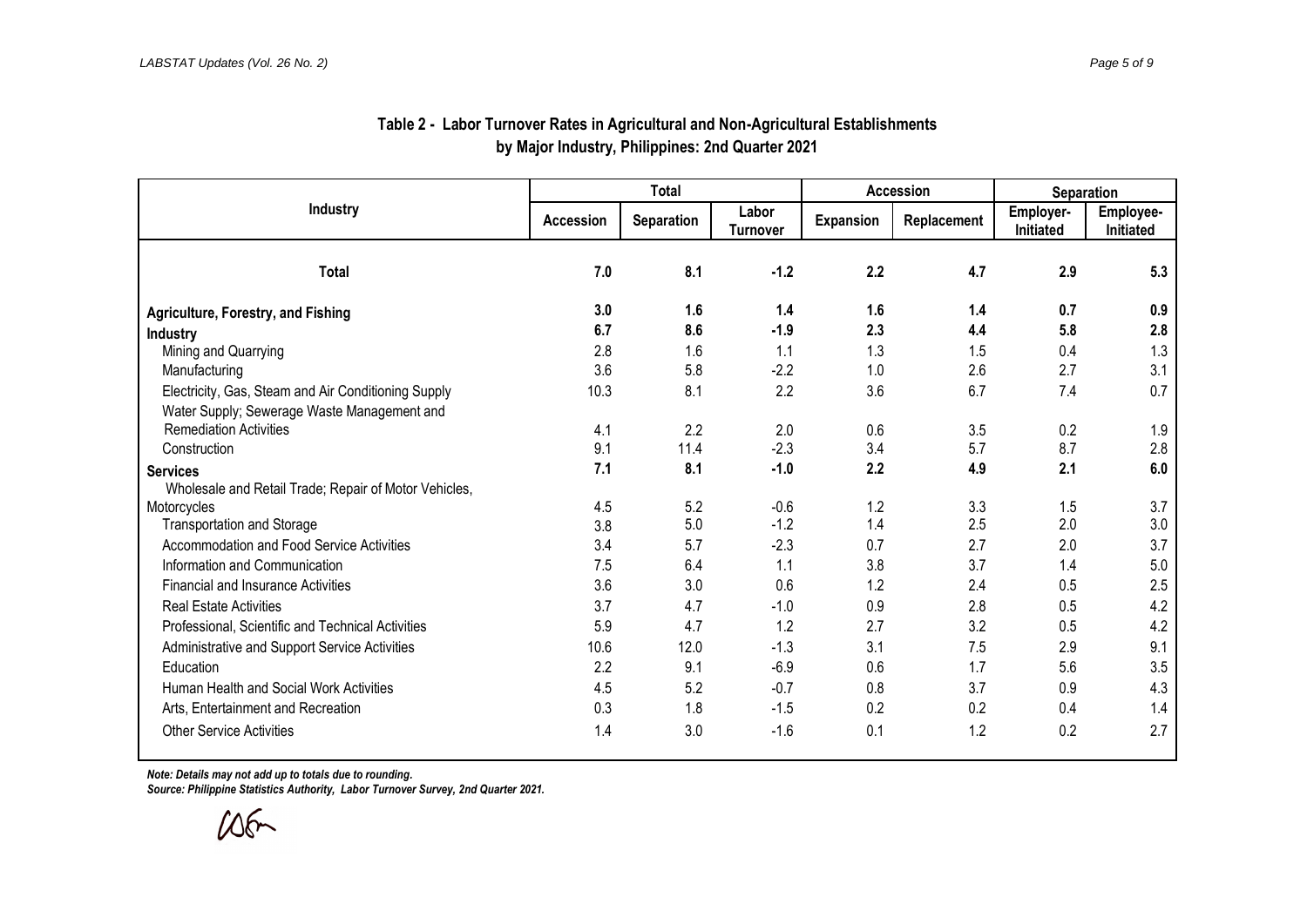## **Table 3 - Number and Percent Distribution of Job Vacancies in Establishments with 20 or More Workers by Major Industry Group, Philippines: 2nd Quarter 2021**

| <b>Industry</b>                                                   | <b>Number</b> | <b>Percent Share</b><br>$(\%)$ |  |
|-------------------------------------------------------------------|---------------|--------------------------------|--|
| <b>ALL INDUSTRIES</b>                                             | 52,143        | 100.0                          |  |
| <b>Agriculture, Forestry, and Fishing</b>                         | 72            | 0.1                            |  |
| Industry                                                          | 8,321         | 16.0                           |  |
| Mining and Quarrying                                              | 29            | 0.1                            |  |
| Manufacturing                                                     | 2,348         | 4.5                            |  |
| Electricity, Gas, Steam and Air Conditioning Supply               | 30            | 0.1                            |  |
| Water Supply; Sewerage Waste Management and                       |               |                                |  |
| <b>Remediation Activities</b>                                     | 298           | 0.6                            |  |
| Construction                                                      | 5,615         | 10.8                           |  |
| <b>Services</b>                                                   | 43,750        | 83.9                           |  |
| Wholesale and Retail Trade; Repair of Motor Vehicles, Motorcycles | 5,748         | 11.0                           |  |
| <b>Transportation and Storage</b>                                 | 2,899         | 5.6                            |  |
| Accommodation and Food Service Activities                         | 1,096         | 2.1                            |  |
| Information and Communication                                     | 6,124         | 11.7                           |  |
| <b>Financial and Insurance Activities</b>                         | 1,820         | 3.5                            |  |
| <b>Real Estate Activities</b>                                     | 3,569         | 6.8                            |  |
| Professional, Scientific and Technical Activities                 | 2,707         | 5.2                            |  |
| Administrative and Support Service Activities                     | 15,249        | 29.2                           |  |
| Education                                                         | 1,589         | 3.0                            |  |
| Human Health and Social Work Activities                           | 2,799         | 5.4                            |  |
| Arts, Entertainment and Recreation                                | 27            | 0.1                            |  |
| <b>Other Service Activities</b>                                   | 123           | 0.2                            |  |
|                                                                   |               |                                |  |

*Note: Details may not add up to totals due to rounding. Source: Philippine Statistics Authority, Labor Turnover Survey, 2nd Quarter 2021.*

 $106 -$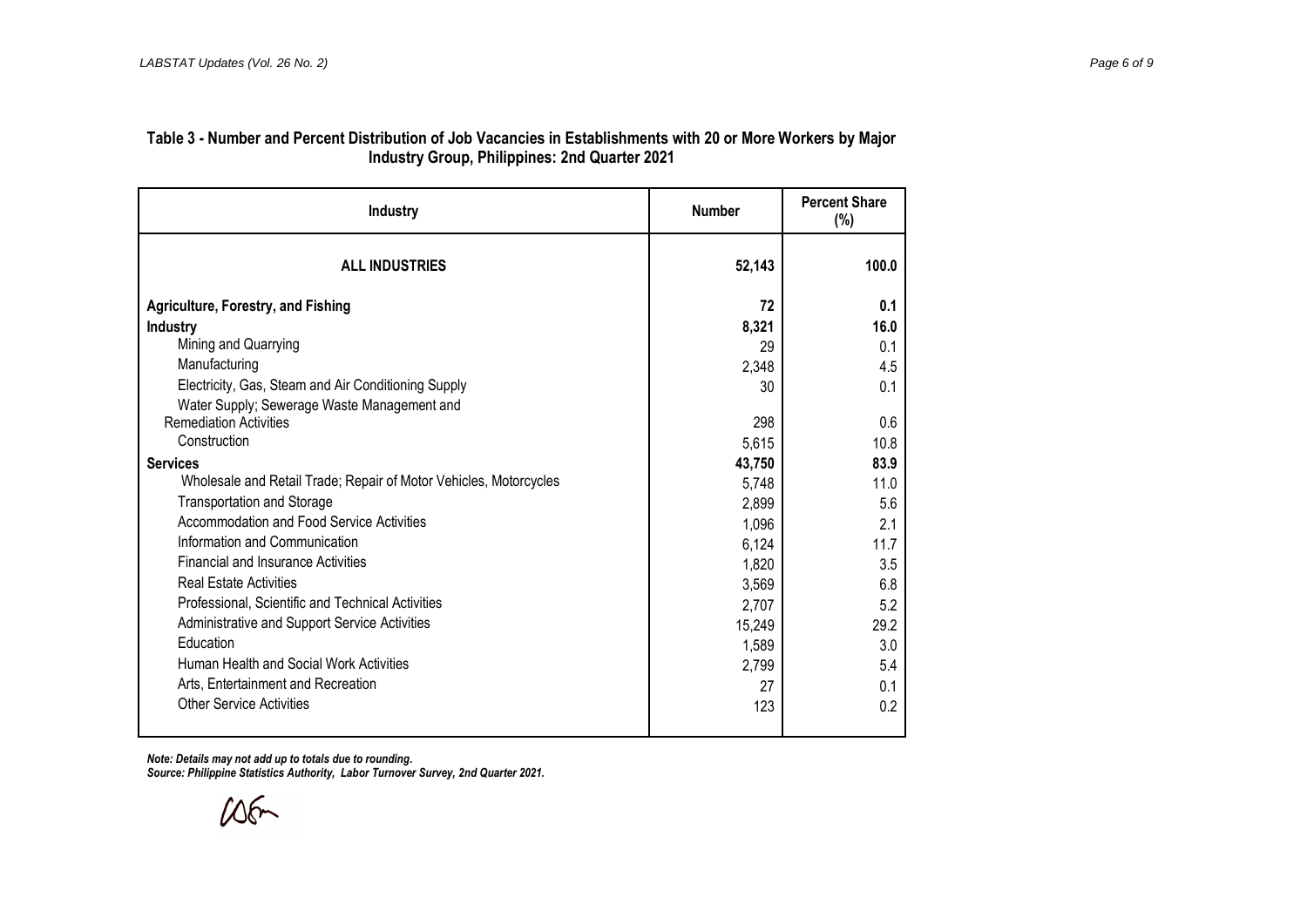| <b>Major Occupation Group</b>                                                                                                                                                                                                                                                | <b>Number</b>                                                       | Percent Share (%)                                            |
|------------------------------------------------------------------------------------------------------------------------------------------------------------------------------------------------------------------------------------------------------------------------------|---------------------------------------------------------------------|--------------------------------------------------------------|
| <b>ALL OCCUPATION</b>                                                                                                                                                                                                                                                        | 52,143                                                              | 100.0                                                        |
| Managers<br>Professionals<br>Technicians and Associate Professionals<br><b>Clerical Support Workers</b><br>Service and Sales Workers<br>Skilled Agricultural, Forestry and Fishery Workers<br>Craft and Related Trades Workers<br>Plant and Machine Operators and Assemblers | 4,550<br>13,260<br>11,047<br>10,143<br>4,722<br>2<br>5,720<br>1,272 | 8.7<br>25.4<br>21.2<br>19.5<br>9.1<br>$\star$<br>11.0<br>2.4 |
| <b>Elementary Occupations</b>                                                                                                                                                                                                                                                | 1,416                                                               | 2.7                                                          |

#### **Table 4 - Number and Percent Distribution of Job Vacancies in Establishments with 20 or More Workers by Major Occupation Group, Philippines: 2nd Quarter 2021**

*\* Less than 0.05 percent.*

*Note: Details may not add up to totals due to rounding.*

*Source: Philippine Statistics Authority, Labor Turnover Survey, 2nd Quarter 2021.*

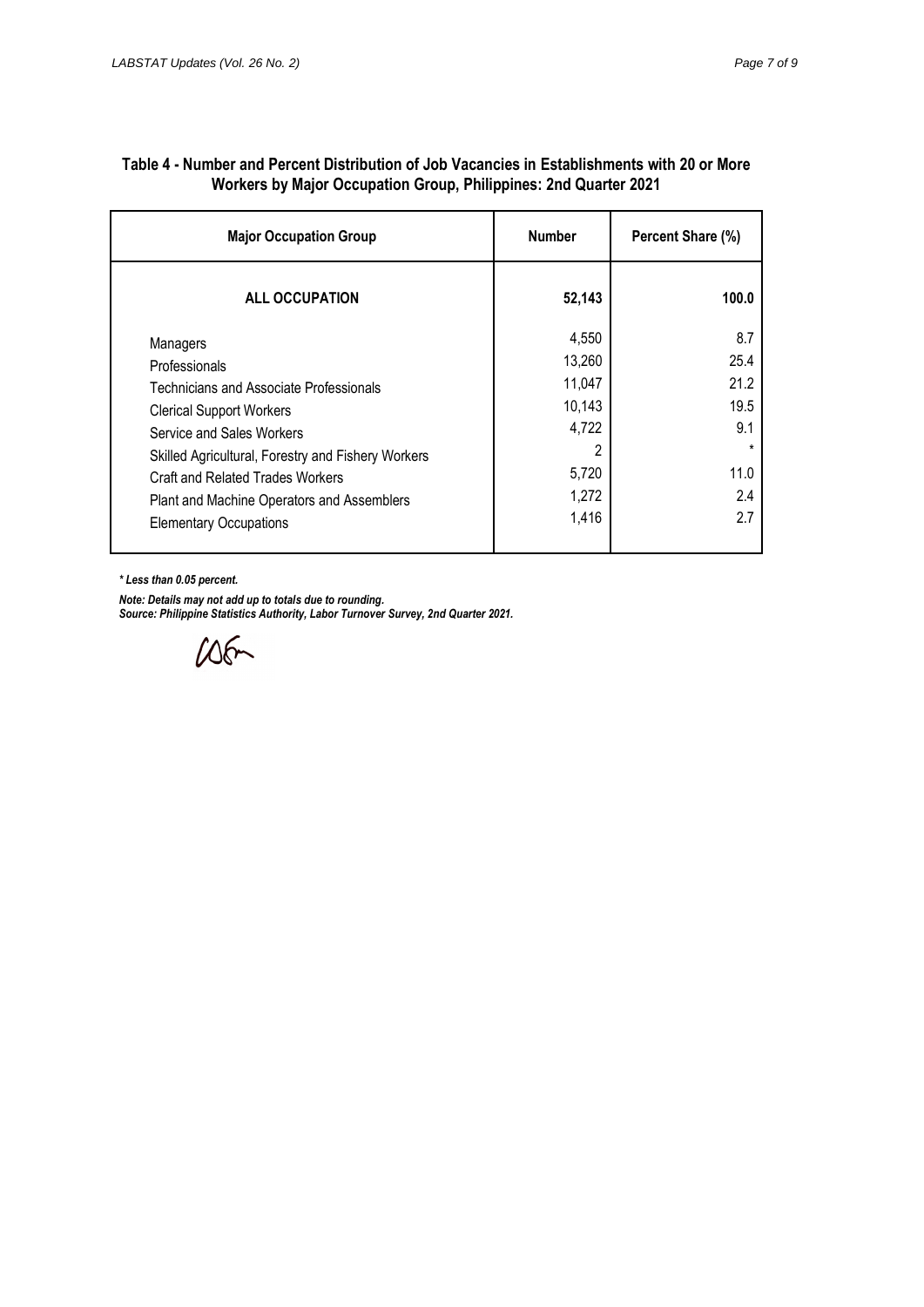# **Table 5 - Number and Percent Distribution of Employees Separated from Work by Reasons for Layoff and Displacement/Dismissal (Employer-Initiated) in Establishments with 20 or More Workers, NCR: 2nd Quarter 2021**

| Reasons for Layoff and Displacement/Dismissal                      | Number of        | <b>Percent Share</b> |
|--------------------------------------------------------------------|------------------|----------------------|
| (Employer-Initiated Separations)                                   | <b>Employees</b> | (%)                  |
| <b>TOTAL</b>                                                       | 63,433           | 100.0                |
| <b>Business Condition</b>                                          | 36,695           | 57.8                 |
| Lack of Market                                                     | 400              | 0.6                  |
| <b>Financial Loss</b>                                              | 501              | 0.8                  |
| Reorganization                                                     | 366              | 0.6                  |
| Mergers/Change in Management                                       | 77               | 0.1                  |
| Project Completion/End of Contract                                 | 23,382           | 36.9                 |
| Automation/Modernization/installation of labor-saving devices      | 125              | 0.2                  |
| Retrenchment/Downsizing                                            | 10,704           | 16.9                 |
| Closing or Cessation of Operations                                 | 270              | 0.4                  |
| Due to COVID-19 Pandemic                                           | 371              | 0.6                  |
| Others                                                             | 499              | 0.8                  |
| Management prerogative towards disciplinary action                 | 15,453           | 24.4                 |
| Absence Without Leave (AWOL)                                       | 9,653            | 15.2                 |
| Serious misconduct or Willful disobedience                         | 3,174            | 5.0                  |
| Gross and habitual neglect of duties                               | 875              | 1.4                  |
| Fraud or willful breach of trust                                   | 304              | 0.5                  |
| Commission of crime or offense                                     | 170              | 0.3                  |
| Other                                                              | 1,278            | 2.0                  |
| <b>Other Reasons</b>                                               | 11,285           |                      |
|                                                                    | 4,653            | 17.8                 |
| Failure rating on performance                                      | 2,287            | 7.3                  |
| Failure to meet agency/establishment's standards<br>Health reasons | 4,292            | 3.6                  |
|                                                                    | 53               | 6.8                  |
| Others                                                             |                  | 0.1                  |

*Note: Details may not add up to totals due to rounding. Source: Philippine Statistics Authority, Labor Turnover Survey, 2nd Quarter 2021.*